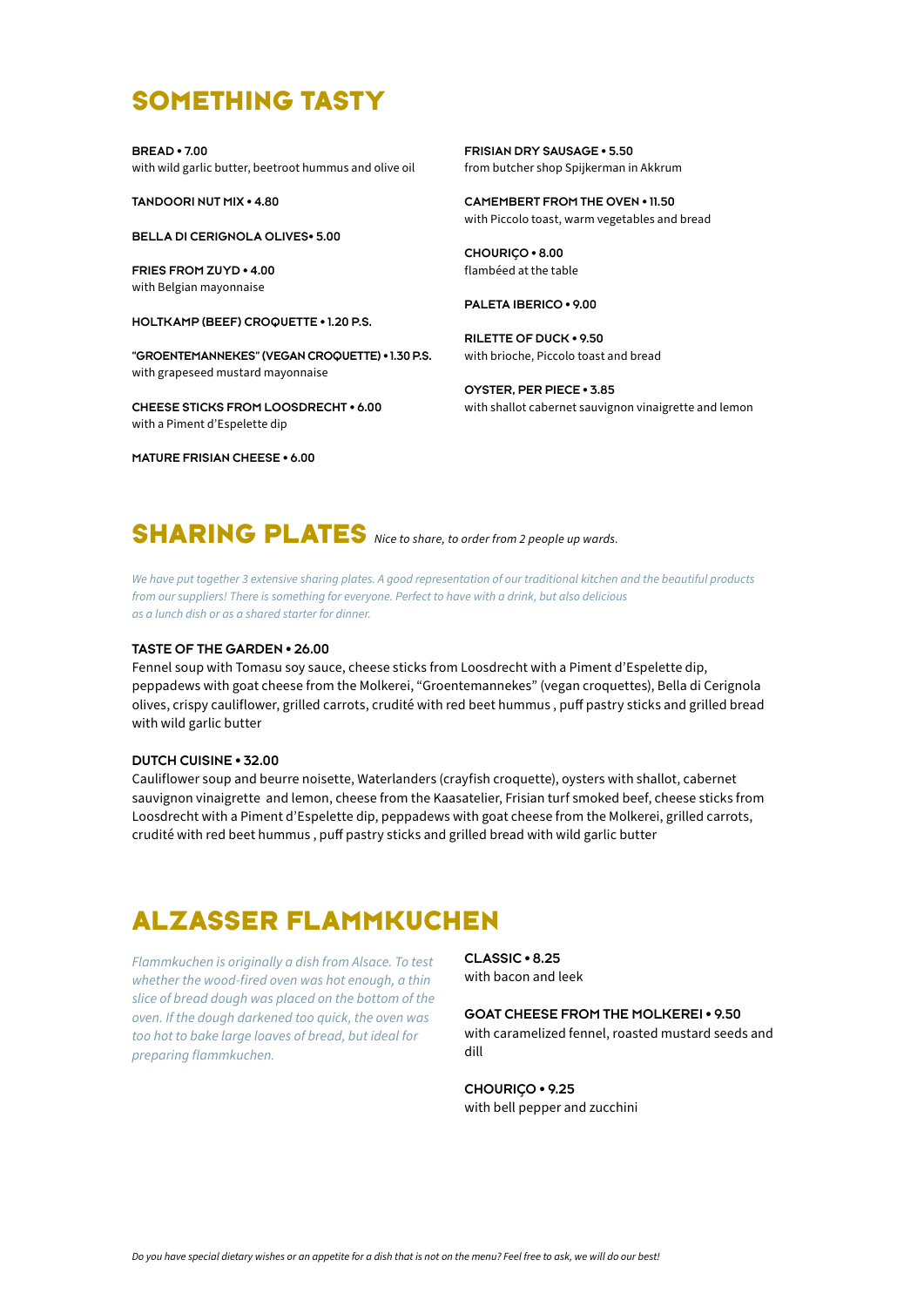## **SOFT DRINKS**

# **WATER FOR FOUNDATION "OPKIKKER"!**

#### **UNLIMITED TAP WATER WITH LEMON, ORANGE, MINT, LIME OR NATURAL • 2.50 PER BOTTLE**

Why do we choose tap water? Because drinking tap water is one of the easiest ways to do something good for the environment. We believe that tap water should be something natural in the hospitality services as well. Because tap water is tasty and sustainable. The Dutch tap water can effortlessly compete with bottled water. Tap water needs to meet 57 requirements, while bottled water only need to meet 17! We donate 1 euro to the Opkikker foundation for each bottle.



### **SOFT DRINKS**

#### **CLASSICS**

Classics including Coca Cola Regular and Zero, Rivella Fanta Orange, Fanta Cassis, 7UP, etc. • from 3.00 Fuze Tea – Sparkling/Green • 3.25 Finley Bitter Lemon/Ginger Ale/Tonic • 3.25 Ginger bear • 4.50

#### **AGROPOSTA LEMONADE • 3.50**

**DIRECTLY FROM NATURE** Agropošta literally means "post from nature". Isn't it beautiful? Who doesn't want to drink 100% natural syrup prepared with love and care. Choice of: lemon, raspberry, lavender and elderflower

#### **JUICES**

Organic fruit juices • 3.50 Choice of: apple, apple-pear or apple-elderberry Walden tomato juice • 3.50 Fresh orange juice • 4.00

#### **DAIRY**

Organic milk or buttermilk • 2.75 Chocolate milk • 3.50 Fristi • 3.50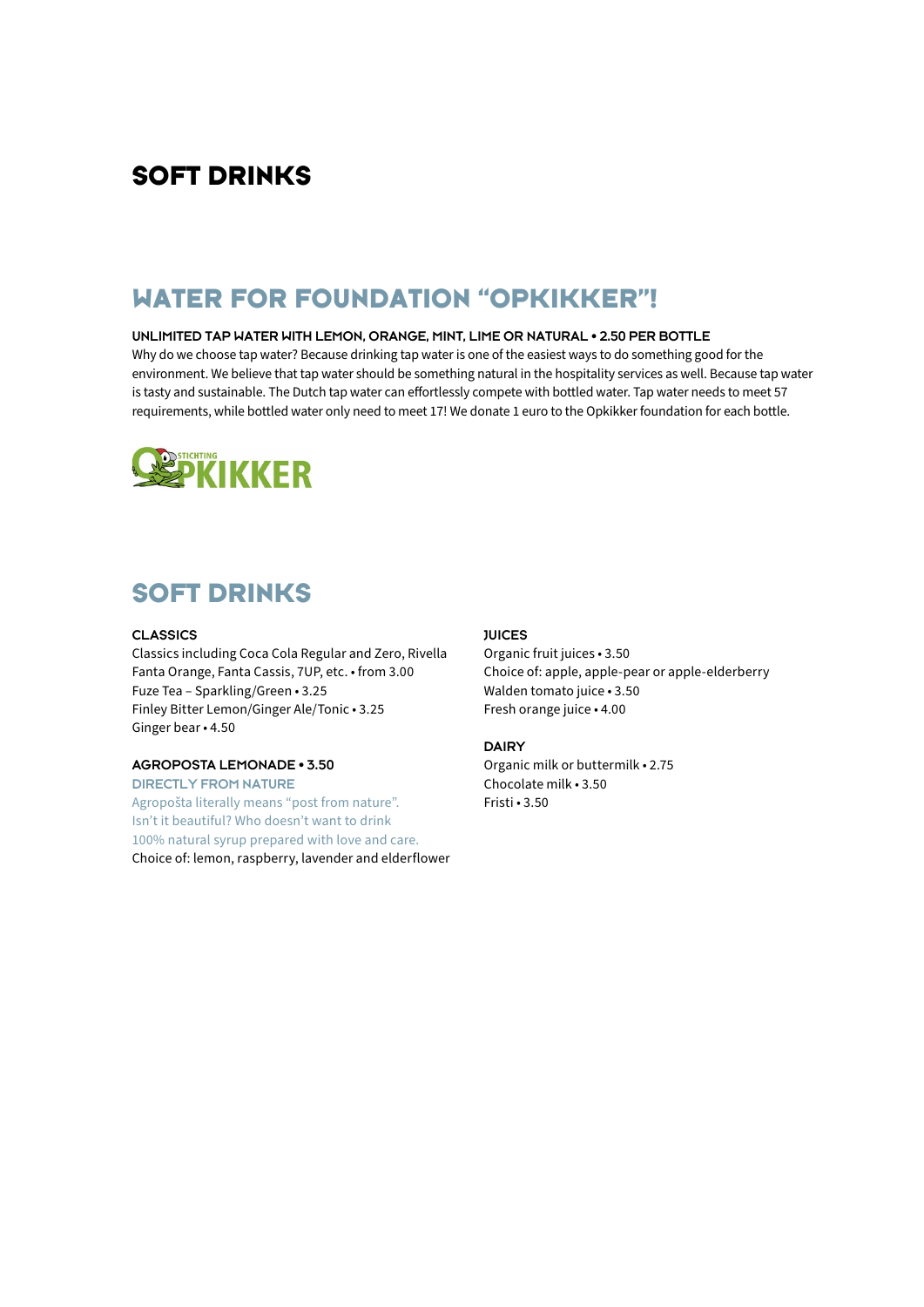# **COCKTAILS**

In our opinion, the cocktails below should not be missing from the menu, they are not necessarily general classics, but our signature cocktails. They are tough, made with consciously chosen products. There is something for everyone. And if you prefer something else, you can always ask!

#### **APEROL SPRITZ • 9.00**

A bitter and sweet cocktail with Aperol, Crémantand topped off with sparkling water *Tip: Try it with Limoncello!*

#### **MOSCOW MULE • 9.00**

A fresh and spicy cocktail made with vodka, ginger beer and lime  $\langle \rangle$  also alcohol-free

**OLD FASHIONED • 9.00** One of the oldest bourbon based cocktails. Bitter, sweet and fresh.

**DARK 'N STORMY • 9.00** A cool and spicy cocktail made with Chairman's Spiced Rum, ginger beer and lime



#### **COSMOPOLITAN • 9.50**

A delicious light pink, sweet and sour cocktail with lemon vodka, cranberry juice, Cointreau and fresh lime juice

#### **SPECIALS**

**SOUR • 9.50** A fresh cocktail with lemon juice and egg white foam. Choose your sour: Whisky, Gin , Vodka, Pisco, Amaretto of Licor43

#### **LJOUWERTER BRAMBLE • 9.50**

Dick Bradsell, one of the most influential bartenders of all times, introduced the Bramble in the 80's. Bradsell made the bramble with gin. We make ours with Boomsma Jenever.

# **GIN TONIC**

#### **BOOMSMA DRY GIN & LONDON ESSENCE TONIC WITH LEMON • 11.50** Boomsma Dry Gin is made from 12 herbs that also occur in Boomsma's more traditional herbal

bitters. This ensures an aromatic gin, with a full taste.

Unlike most other distilleries, Boomsma Distillery is still an independent family business from Leeuwarden. Under the leadership of the fifth generation, old traditions are cherished and new ambitions realised. They not only make the tastiest jenevers and Beerenburg, they also produce wine and the tastiest gin.

**BOBBY'S GIN & LONDON ESSENCE TONIC WITH ORANGE, STAR ANISE AND CINNAMON • 12.50** Bobby's gin is brewed in Schiedam and is a unique blend of Indonesian herbs and traditional botanicals. The perfect combination with Indian Tonic and these wonderfully fragrant herbs.

#### **HENDRICK'S GIN & LONDON ESSENCE TONIC WITH CUCUMBER • 13.50**

Hendrick's has a dominant taste of juniper with fresh citrus and a hint of coriander. This gin won Gold in San Francisco in 2000 at the World Spirits Competition.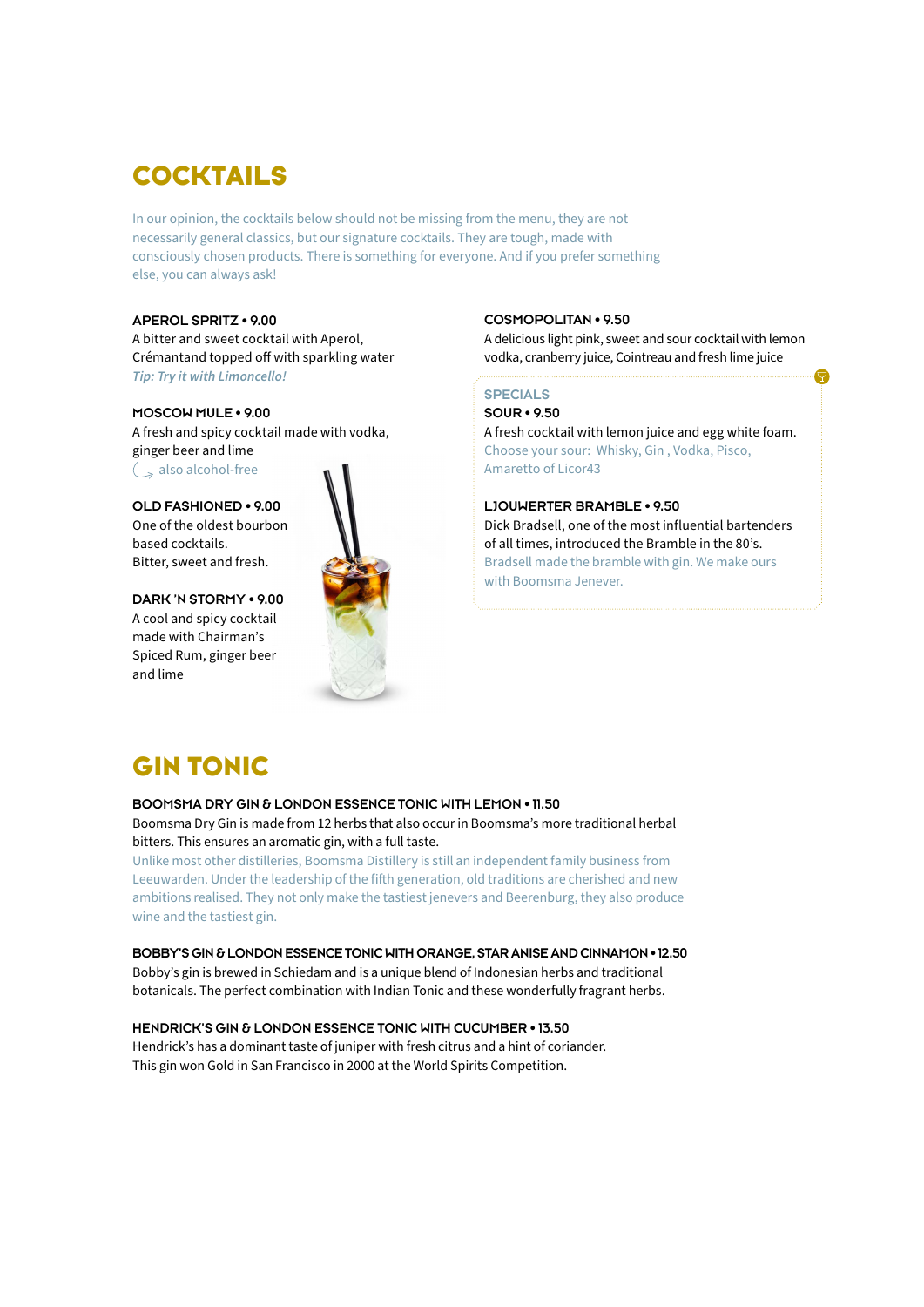### **BEER**

#### ON TAP

Heineken Pilsener  $(0, 25 L) \cdot 3.60$  $(0,50) \cdot 7.20$ Brand Pilsner (0,25 L) • 3.70 Affligem Blond (0,3L) • 5.00 Brand Lentebock (0,25L) • 5.00

#### 0,0 BEER

Heineken 0.0 • 4.00 Brand Weizen 0.0 • 4.00 Brand IPA 0.0 $\cdot$  4.00

#### ON BOTTLE

 $\bigoplus$ 

Affligem Wit • 5.00 Affligem Dubbel • 5.00 Affligem Tripel • 5.00 Brand Weizen • 5.00 Brand IPA • 5.00 Amstel Radler • 4.00

*We have even more! Feel free to ask which specialty beers we have in bottles* 

# **BEER FROM FRIESLAND**

The men of Brouwerij Dokkum brew contemporary specialty beers in a traditional and authentic way. Characteristic, but accessible in taste. Refreshing quality beer, accessible to many and special for the enthusiast. We call that "Standard special beer". We are proud to be able to serve this delicious beer.

#### **KÂLD KLETSKE**

Blûn • 5.50 Fruity blond beer with an intense hop scent and a pleasant, bittersweet aftertaste.

Jiirtied • 5.50 A wonderfully fresh and slightly spicy beer with notes of citrus.

Triple Double • 5.50 A spicy and soft triple. Full of malt, with a nice hop bitterness in the aftertaste.

### DUTCHIPA – sour IPA • 7.50

A blend of a fresh IPA and a Kettle Sour. A hoppy beer full of fruity notes.

# **FROMMES OUR OWN POST-PLAZA BEER**



#### **FROMMES • 7.50 (0,44L)**

Frysk blond beer brewed with oats and champagne yeast. Slightly malty, fresh and fruity with a subtle bitterness in the aftertaste.

You say it 'From-us' and in Fries it means "woman or girl".

Perfect to share!

Delicious with one of our sharing platters, also for sharing!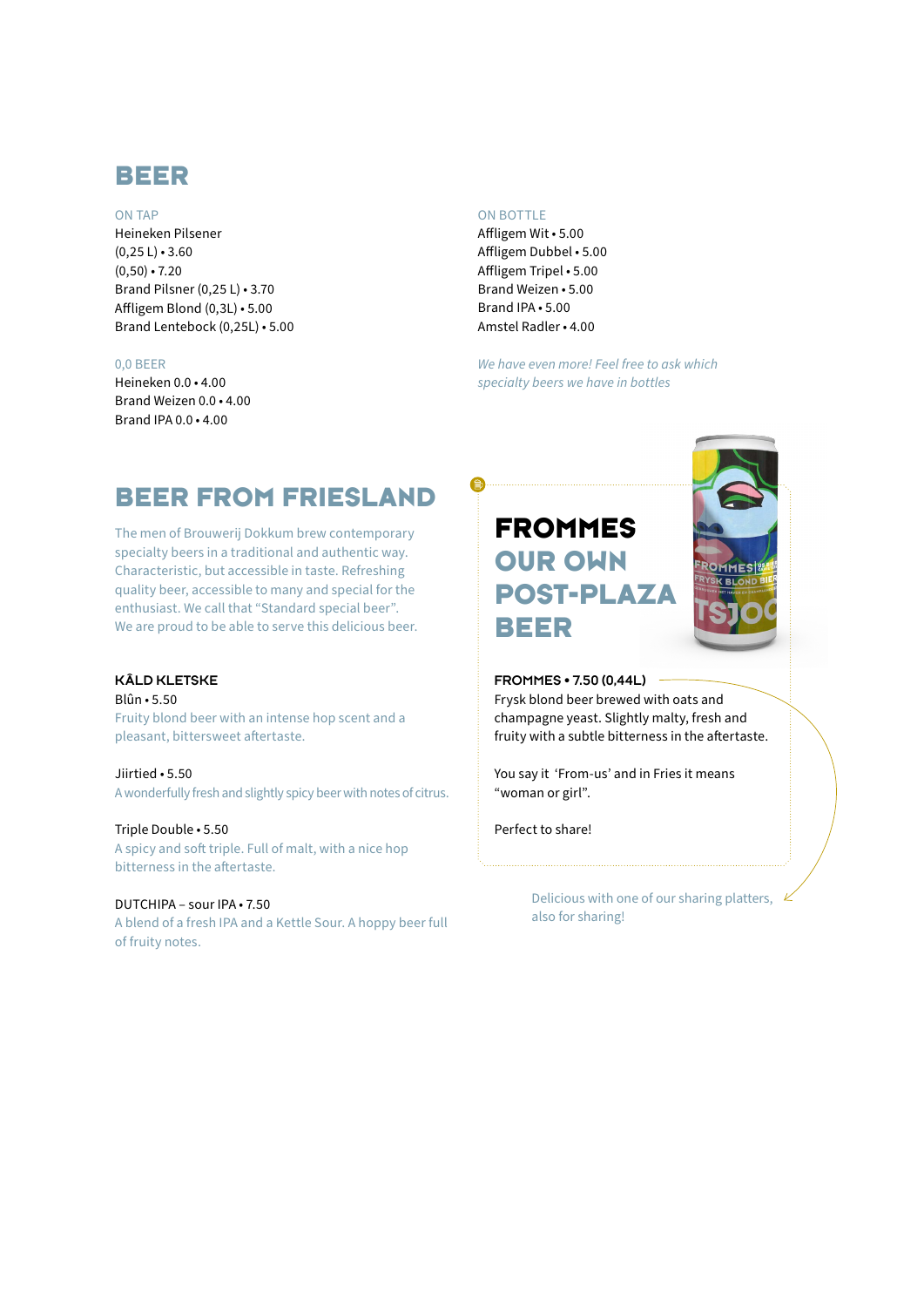### **DISTILLED**

#### **LOCALLY DISTILLED**

Boomsma Beerenburger • 4.00 **In general, the drink Beerenburg or Berenburg is seen as a Frisian invention. Although the Frisians made it popular, the drink originally comes from Amsterdam.**

Beerenburg was founded in 1724 in Amsterdam in the Jordaan. The Amsterdam spice mixer Hendrik Berenburg is one of the founders of bitters. The drink ended up in Friesland in the 19th century via Frisian skippers. In the skûtsjes, the Frisians used to sail back and forth between the Bollenstreek and the Frisian lakes. What's in Berenburg? That is a big secret and, just like Coca-Cola's formula, it is kept in a large, heavy safe. The herbal mixture contains 25 herbs, including anise, Benedict, Galiatoer, Gentian, Herba Card, lemon balm leaf, centaury, blessed thistle, calamus root and bay leaf.

Boomsma Young Genever • 4.00 Boomsma 1 year, 3 year or 5 year old Genever • v.a. 4.50 Coren wine • 4.50 Boomsma blackberry liqueur • 4.00

#### **PORT/SHERRY/VERMOUTH**

Port Ruby, Tawny or White • 4.50 Sherry Fino or Medium • 6.50 Vermouth Reserva White • 4.50 Vermouth Reserva Red • 4.50

#### **FOREIGN DISTILLED**

Jägermeister • 4.50 Absolute Vodka • 5.00 Chairman's Reserve White Rum • 5.00 Chairman's Reserve Spiced Rum • 6.00 Sambuca • 5.00 Tequila • 5.00

#### **DIGESTIVES**

Château Montifaud VSOP Cognac • 6.50 Armagnac Tariquet VSOP • 6.00 Calvados Château du Breuil VSOP • 6.00 Grappa Terra Antiche Reserva • 6.00

#### **LIQUERS**

Almond liqueur • 5.00 Baileys • 5.00 Tia Maria • 5.00 Licor 43 • 5.00 Drambuie • 5.50 Cointreau • 5.50 Limoncello • 5.00 Kahlua • 5.00 Southern Comfort • 4.50

#### **WHISK(E)Y**

Tullamore Dew Irish Whiskey • 5.50 Scotch Monkey Shoulder Blended malt • 6.50 Glenfiddich 12 years • 7.00 Benromach • 8.00 Benromach Peat Smoke • 8.00 Laphroaig PX Cask • 8.50 Bulleit Bourbon • 6.00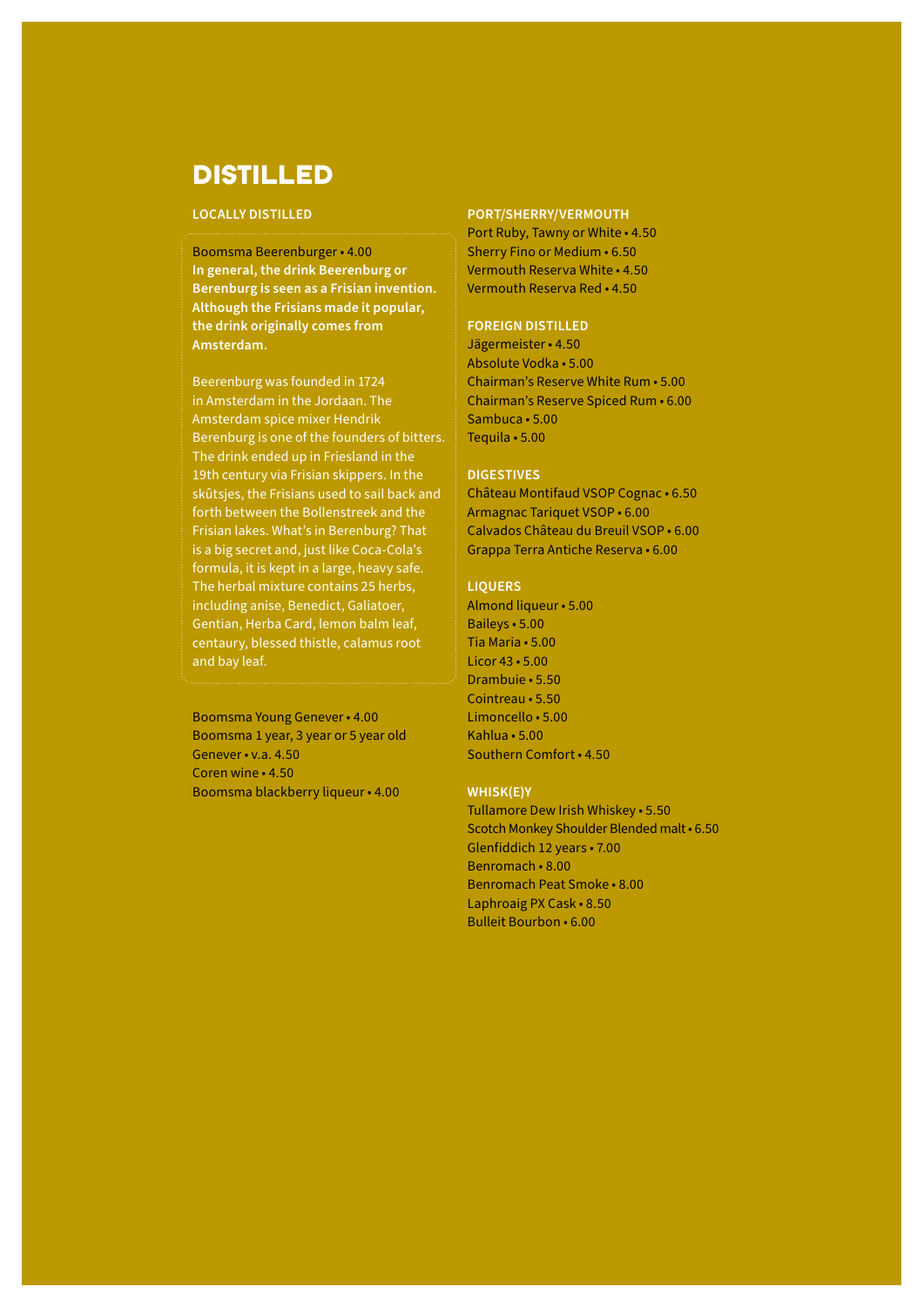# **WINES**

# **SPARKLING WINES**

| <b>TSJOCH POST-PLAZA 'BUBBELS' MÉTHODE TRADITIONNELLE</b><br>Pratello Bollé Lugana Brut - Veneto, Italy<br>An elegant and very fresh bubble with notes of apple, apricot, pear<br>and rose. Pleasantly sour and savory with a nice fullness in the mouth.<br>An excellent aperitif.                                                                                                                           | 7.50 | 45 |
|---------------------------------------------------------------------------------------------------------------------------------------------------------------------------------------------------------------------------------------------------------------------------------------------------------------------------------------------------------------------------------------------------------------|------|----|
| <b>CHAMPAGNE BRUT RÉSERVE, LECLERC BRIANT</b><br>Pinot meunier, pinot noir, chardonnay - Champagne, France<br>Beautiful mature and complex champagne from the winery of<br>Frédéric Zeimett. Created by winemaker and guru Hervé Jestin and<br>awarded the title of 'Wine of the Year'.<br>This festive top champagne is biodynamic and vegan.                                                                |      | 80 |
| WHITE WINES                                                                                                                                                                                                                                                                                                                                                                                                   |      |    |
| DAMA DEL LAGO, RUEDA BLANCO, CUATRO RAYAS<br>Verdejo - Rueda, Spain<br>A wine brimming with fragrant aromas of fresh green herbs, the<br>freshness of citrus and at the same time the round taste of ripe peach.<br>Very suitable as an aperitif.                                                                                                                                                             | 5.00 | 28 |
| <b>VINHO VERDE TRAJADURA ALVARINHO,</b><br><b>QUINTA DO REGUEIRO</b><br>Alvarinho, Trajadura - Minho, Portugal<br>A balanced wine with fresh and fruity aromas of apple, pear and<br>citrus. A typical vinho verde but with a little more body, power and<br>character than his peers. Delicious with oysters and fish dishes.                                                                                | 5.75 | 33 |
| CHARDONNAY RÉSERVE, IGP PAYS D'OC, DOMPEYNAC<br>Chardonnay, Vin de Pays d'Oc, France<br>"Picked at its ripest, aged at its oak. Full bowl of white for lovers of 'all<br>the way' chardonnay." Full, creamy and intense, just as chardonnay<br>is meant to be. With notes of oak and butter and a long finish with<br>impressions of peach, apricot and vanilla. Delicious with creamy<br>sauces and cheeses. | 6.50 | 38 |
| <b>GRUNER VELTLINER KLASIEK, WAGRAM, MEHOFER</b><br>Grüner veltliner - Wagram, Austria<br>A typical grüner veltliner: green apple, pear and a somewhat peppery<br>spiciness. A pleasant citrus freshness in combination with creamy<br>textures due to a sur lie ripening of 3 months in stainless steel tanks.                                                                                               |      | 33 |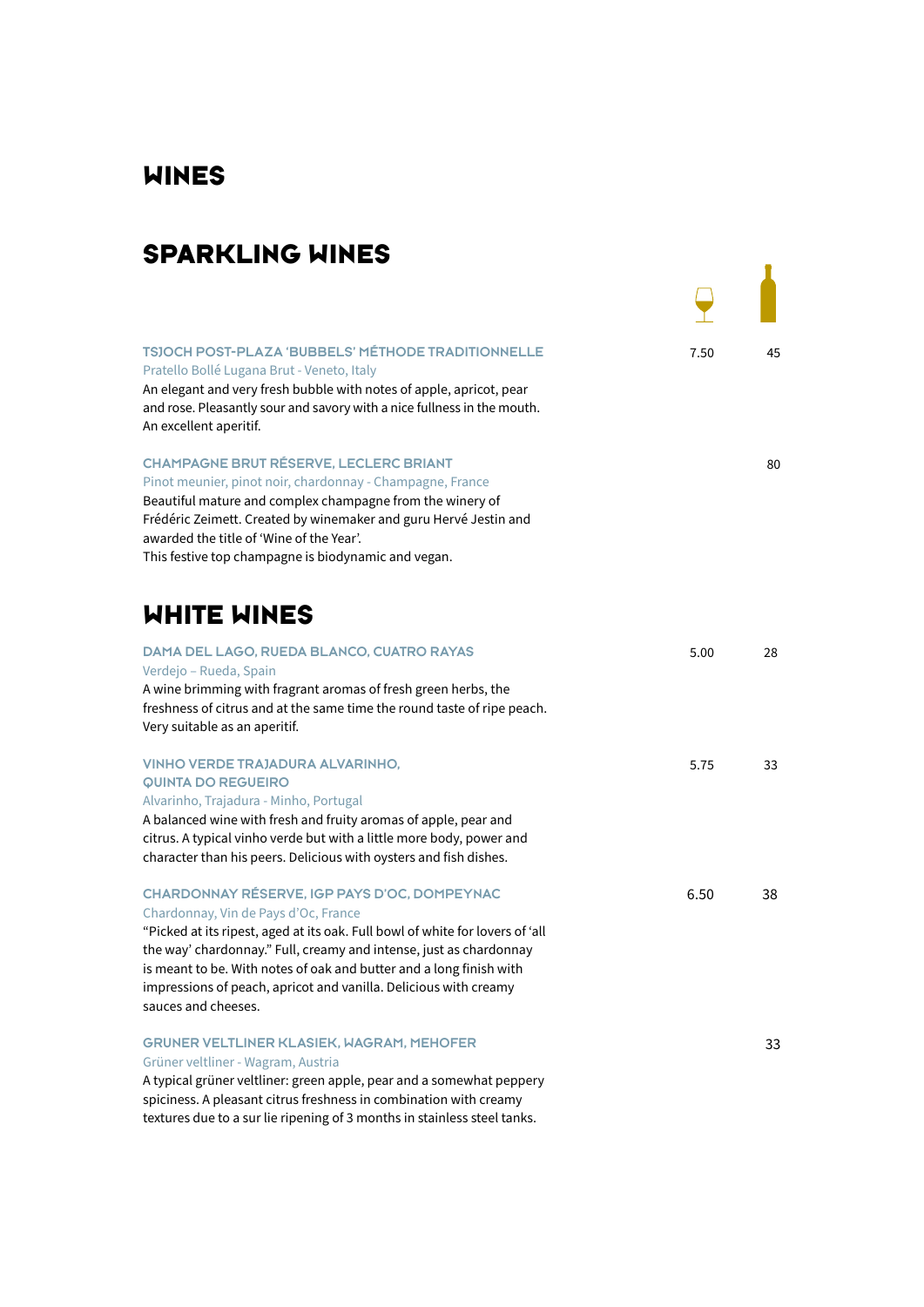## **WINES**

### **WHITE WINES**

| АПШЕ АШЕ                                                                                                                                                                                                                                                                                                                                                                                      |    |
|-----------------------------------------------------------------------------------------------------------------------------------------------------------------------------------------------------------------------------------------------------------------------------------------------------------------------------------------------------------------------------------------------|----|
| PINOT GRIGIO D.O.C. DELLE VENEZIE. AZIENDA AGRICOLA GIOL<br>Pinot grigio - Veneto, Italy<br>A blistering fresh-pure, very modest wine. Elegant scent of ripe pear, peach,<br>apricot, sun-dried hay and a touch of anise and honey. Dry but with controlled acids.<br>Frequent gold medalist at international wine competition.                                                               | 38 |
| A.O.C. CÔTES DE BOURG, CHÂTEAU GRAND-LAUNAY<br>Sauvignon Gris - Bordeaux, France<br>This biodynamic wine has a clear color with beautiful green reflections.<br>Extremely aromatic with notes of boxwood, blackcurrant, quince, peach and<br>nectarine. It is lively in the mouth with a nice citrus acidity and a long finish.<br>Good match with grilled vegetables, fish and soft cheeses. | 43 |
| RIESLING KALKSTEIN TROCKEN, RHEINHESSEN, GUSTAVSHOF<br>Riesling - Rheinhessen, Germany<br>A refreshing wine with harmonious acidity and fine minerality. Fruity aromas of fresh<br>apples, quince and a hint of peach. Elegant, dry and with great finesse. A Riesling to drink<br>on any occasion, neat or as a companion. Biodynamic & Vegan.                                               | 43 |
| A.O.C. PETIT CHABLIS, JEAN GOULLEY<br>Chardonnay - Bourgogne, France<br>A chardonnay wine through and through, "Petit" chablis has nothing "small" in fact.<br>A beautiful wine with aromas of white flowers and citrus fruits such as grapefruit and<br>lemon. Powerful and fresh with a nice body and fine minerality. The wine is drunk young,<br>ideally after two years.                 | 50 |

# **ROSÉ WINES**

| GRENACHE ROSÉ, IGP PAYS D'OC, WELL OF WINE                                                                                                                                                                                                                            |      | 28. |
|-----------------------------------------------------------------------------------------------------------------------------------------------------------------------------------------------------------------------------------------------------------------------|------|-----|
| Grenache – Languedoc, France                                                                                                                                                                                                                                          |      |     |
| A very complete wine: Sophisticated fruit, sincere notes of raspberry, strawberry<br>and rose petals. A delicious summer rosé that is in balance with its fresh acidity<br>and light, fine bitterness. Delicious as an aperitif, with charcuterie and chicken dishes. |      |     |
| MAS DE VESSIERE ROSÉ, IGP PAYS D'OC ROSÉ, CHÂTEAU VESSIÈRE<br>Grenache & cinsault - Languedoc, France                                                                                                                                                                 | 6.50 | 38  |
| Extremely refined rosé with fruity notes of strawberry and raspberry. A fresh wine                                                                                                                                                                                    |      |     |

with a good intensity and spicy undertones. This rosé goes perfectly with rich and savory flavors of charcuterie and vegetarian starters.